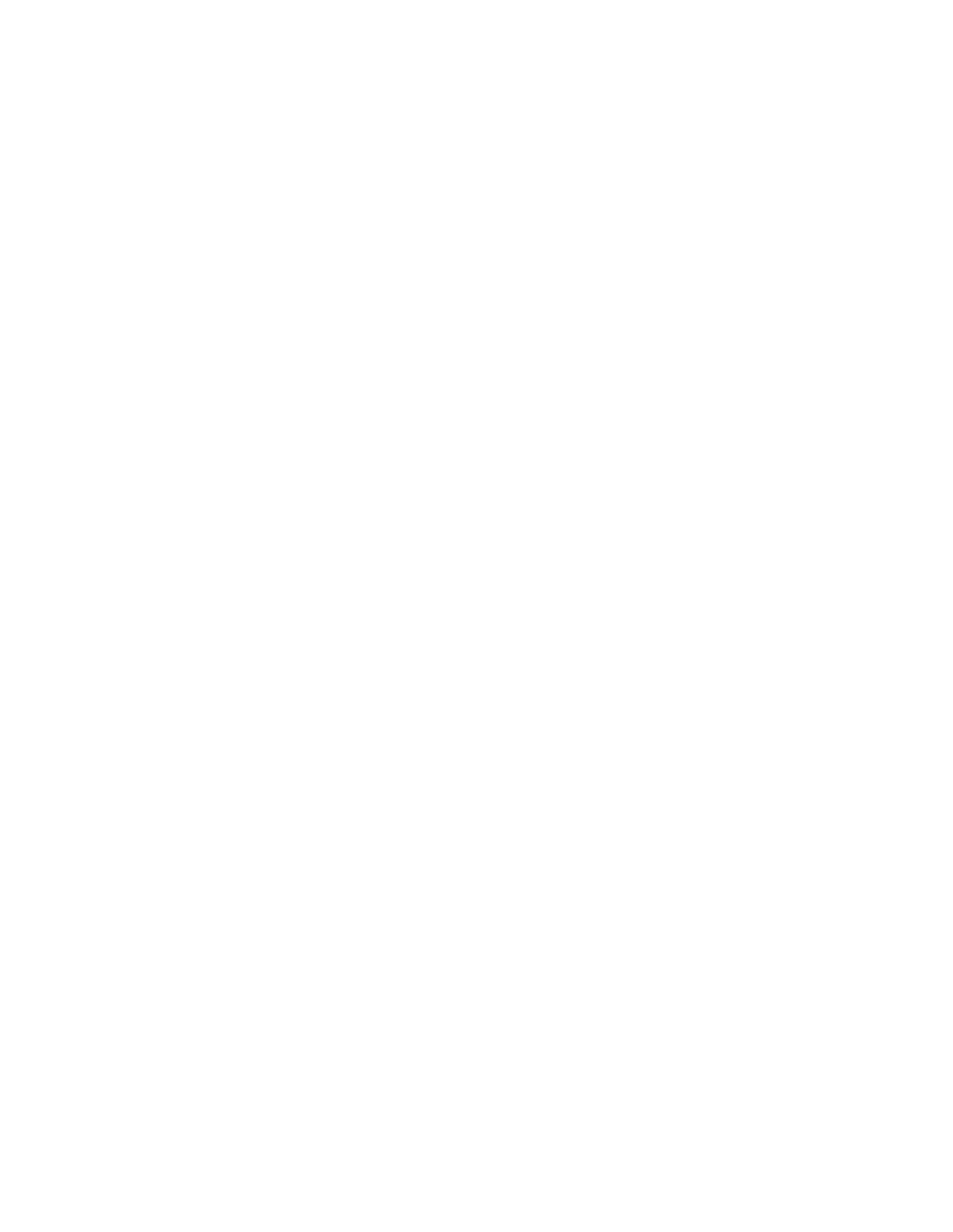# Economic Contribution of the Biobased Industrial Products Industry in Minnesota: 2019

**A REPORT OF THE ECONOMIC IMPACT ANALYSIS PROGRAM**

#### **August 2020**

Authored by Brigid Tuck, senior economic impact analyst, Center for Community Vitality

**Editor:** Elyse Paxton, senior editor, Center for Community Vitality

**Report Reviewers:** Brendan Jordan, vice president, Great Plains Institute Neil Linscheid, Extension educator, Center for Community Vitality

**Partner:** Great Plains Institute

© 2020 Regents of the University of Minnesota. All rights reserved. University of Minnesota Extension is an equal opportunity educator and employer. In accordance with the Americans with Disabilities Act, this material is available in alternative formats upon request. Direct requests to 612-625-8233. Printed on recycled and recyclable paper with at least 10 percent postconsumer waste material.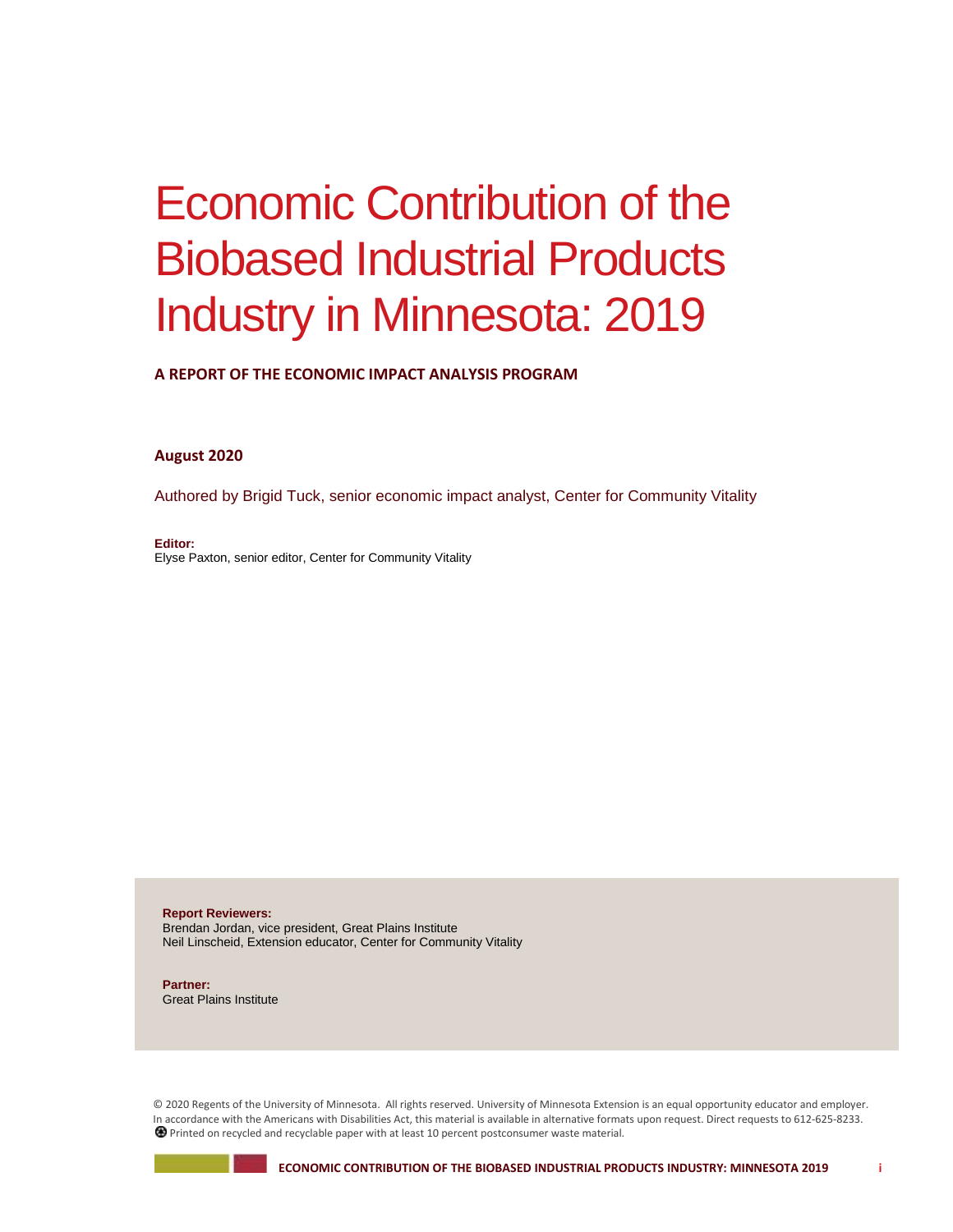# Table of Contents

| <b>EXECUTIVE SUMMARY</b>                                | 1              |
|---------------------------------------------------------|----------------|
| <b>INTRODUCTION</b>                                     | $\overline{2}$ |
| <b>ECONOMIC CONTRIBUTION OF CONSTRUCTION</b>            | 3              |
| <b>Direct Effect</b>                                    | 3              |
| <b>Total Contribution</b>                               | 3              |
| Top Industries Affected                                 | 4              |
| Tax Impacts                                             | 5              |
| <b>ANNUAL ECONOMIC CONTRIBUTION OF OPERATIONS</b>       | 5              |
| <b>Direct Effect</b>                                    | 5              |
| <b>Total Contribution</b>                               | $\overline{7}$ |
| Top Industries Affected                                 | 7              |
| Tax Impacts                                             | 8              |
| THE BIOINCENTIVE PROGRAM                                | 8              |
| <b>COMPARISON OF RESULTS TO 2014 ANALYSIS</b>           | 9              |
| BIOBASED PRODUCTS IN THE CONTEXT OF MINNESOTA'S ECONOMY | 10             |
| <b>APPENDIX: METHODS AND TERMS</b>                      | 13             |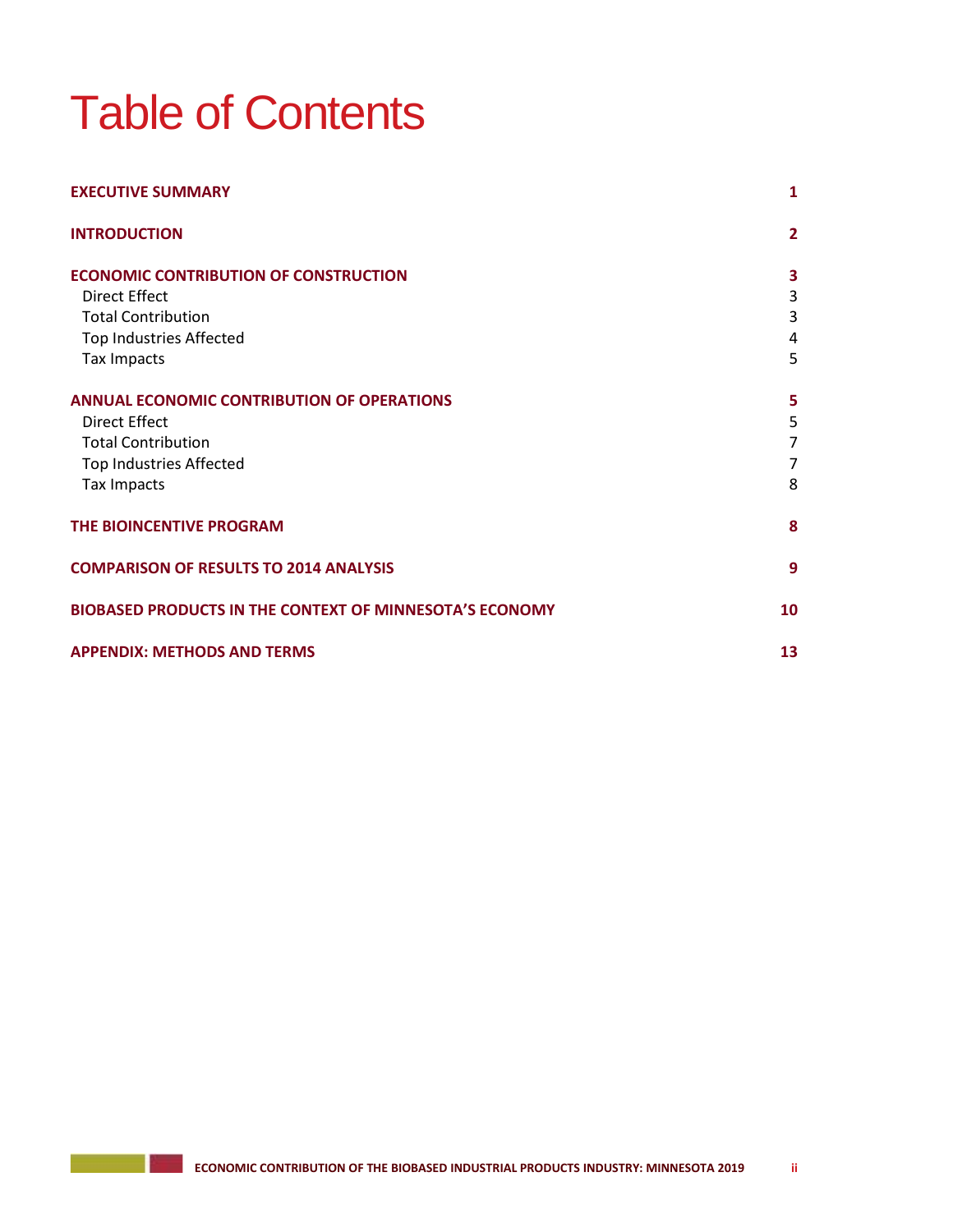



#### Authored by Brigid Tuck

# **EXECUTIVE SUMMARY: ECONOMIC CONTRIBUTION OF THE BIOBASED INDUSTRIAL PRODUCTS INDUSTRY IN MINNESOTA: 2019**

Minnesota has long been an industry leader in the development of biobased industrial products. Biobased companies transform a feedstock (e.g., grain, oilseeds, energy crops, crop residuals, wood, municipal organic waste) into a product, such as biofuels, renewable chemicals, and heat. There are many examples of biobased companies in Minnesota, including plants that produce cellulosic ethanol, wood pulp for use in textiles, and biodiesel.

During the 2015 legislative session, the Minnesota Legislature enacted the Minnesota Bioincentive Program. The program's design supports the growth and development of the state's bioeconomy. Funding comes from the Agricultural Growth, Research, and Innovation (AGRI) program appropriation. As of January 2020, funding was \$2.5 million per each year of the biennium.

The Great Plains Institute hired University of Minnesota Extension to quantify this economic contribution of Minnesota's biobased industrial product industry in 2019. To quantify the contribution, Extension partnered with the Great Plains Institute to gather data from biobased product companies in the state that currently, or plan to, receive support from the Minnesota Bioincentive Program. Ten of the 12 businesses currently operating responded to the data request. Extension then extrapolated the data to account for the two businesses not included.

#### Major findings include:

*Construction:* Minnesota's biobased industrial product companies that received the incentive directly spent \$690.5 million on construction projects to retrofit or expand their facilities. As a result, Minnesota's biobased industrial companies generated an estimated \$1.2 billion of economic activity in the state. This includes \$540.6 million in labor income. They also supported employment for 8,325 workers. In addition, construction generated an estimated \$46.5 million in tax collections.

The top industries affected by the construction activities of biobased industrial product companies included wholesale trade, owner-occupied dwellings (housing), and real estate. These are one-time effects resulting from the construction activity and will dissipate once construction is complete.

*Operations:* Minnesota's biobased industrial product companies spent \$438.8 million to operate in 2019. Major expenditures for the biobased industrial products industry included feedstock and labor. The biobased industrial products companies in this analysis utilized either corn grain, corn kernel fiber, or wood as their primary feedstock.

Minnesota's biobased industrial product companies generated an estimated \$610.7 million of economic activity resulting from their operations, including \$127.0 million in labor income. They also supported employment for 2,415 workers in the state. In addition, the companies generated an estimated \$13.3 million in tax collections. These impacts are annual and will continue as long as the companies operate at current levels.

Top industries affected by the operations of the biobased industrial product companies include wholesale trade, owner-occupied dwellings (housing), and real estate.

*Minnesota Bioincentive Program:* In 2019, companies claiming the Minnesota Bioincentive received \$1.5 million in incentives. Thus, for every tax dollar invested in incentives, \$407.10 is generated in the economy. In addition, for every dollar of incentive, approximately \$8.90 is collected in taxes.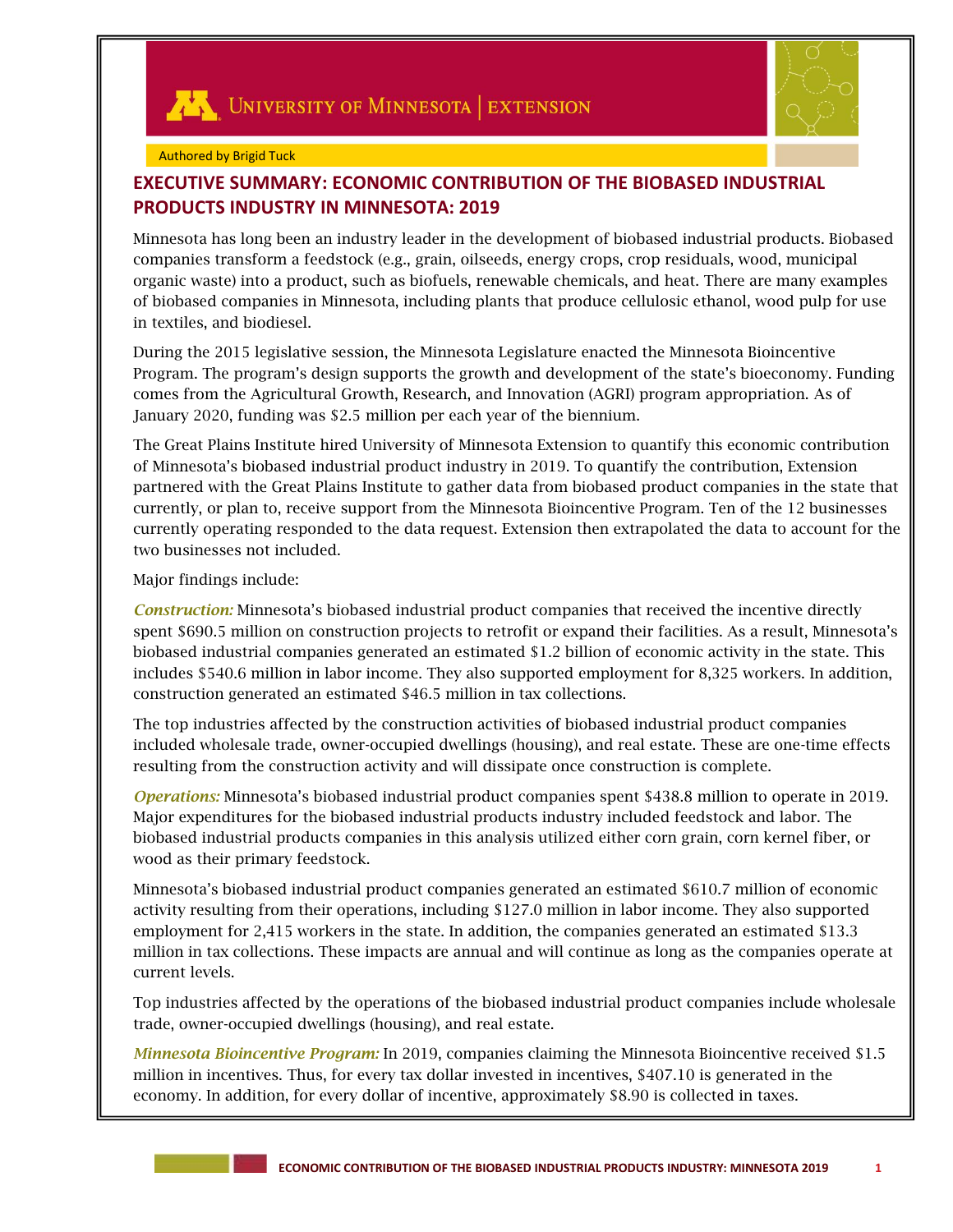# **INTRODUCTION**

With its strong agricultural economy, Minnesota is a national industry leader in the development of biobased industrial products.<sup>1</sup> Biobased companies transform a feedstock (e.g., grains, oilseeds, energy crops, crop residuals wood, or municipal organic waste) into a product, such as biofuels, renewable chemicals, and heat. There are many examples of biobased companies in Minnesota, including plants that produce cellulosic ethanol, wood pulp for use in textiles, and biodiesel. $2$ 

The Minnesota Legislature enacted the Minnesota Bioincentive Program in 2015. The program's design supports the growth and development of the state's bioeconomy. Funding for the program comes from the Agricultural Growth, Research, and Innovation (AGRI) program appropriation. As of January 2020, funding was \$2.5 million per year of the biennium.<sup>3</sup> Companies receiving the incentive must meet certain qualifications that include the following:

- Use biomass from agricultural or forestry sources, or the organic portion of solid waste.
- Source 80 percent of the biomass (feedstock) from Minnesota.
- Follow standards for harvesting designed to protect natural resources and the environment.
- Meet quarterly minimum production levels.
- Begin production before June 30, 2025.

The Great Plains Institute hired University of Minnesota Extension to quantify the economic contribution of Minnesota's biobased industrial product industry in 2019, specifically looking at companies that participated in, or plan to participate in, the Bioincentive Program. This report presents the results. The analysis follows up on a 2014 Extension study. 4 In that study, Extension explored the potential economic impact of the development of 14 new biobased industrial product companies. Since then, 12 companies have expanded to produce biobased industrial products in the state.

Economic contribution is comprised of direct, indirect, and induced effects. The direct effect of an industry is the economic activity generated by the industry itself. This includes total sales, employment, and labor income paid by businesses in the industry. To quantify the direct effects, Extension partnered with the Great Plains Institute to collect data from biobased product companies in Minnesota that have received, or plan to receive, support from the Minnesota Bioincentive Program. Ten of the 12 businesses operating responded to the data request. Extension then extrapolated the data to account for the two businesses not included.

Indirect and induced effects are often referred to as "ripple effects." They account for additional economic activity generated in the economy when biobased industrial product businesses spend money to buy inputs and pay their employees. Indirect effects are business-to-business effects. These occur when the biobased businesses purchase inputs. In turn, this causes their suppliers to increase purchases. Induced are consumer-to-business effects. These occur when biobased businesses pay their employees and the employees then spend their wages in the local economy.

**State State** 

1

<sup>1</sup> <https://www.auri.org/wp-content/uploads/2013/12/MinnesotasAgbioscienceStrategy-FinalReport-1.pdf>

<sup>2</sup> Learn more at mnbioeconomy.org.

<sup>&</sup>lt;sup>3</sup> Data on the program available at [https://www.leg.state.mn.us/docs/2020/mandated/200253.pdf.](https://www.leg.state.mn.us/docs/2020/mandated/200253.pdf)

<sup>&</sup>lt;sup>4</sup> Full report available at [https://conservancy.umn.edu/handle/11299/171600.](https://conservancy.umn.edu/handle/11299/171600)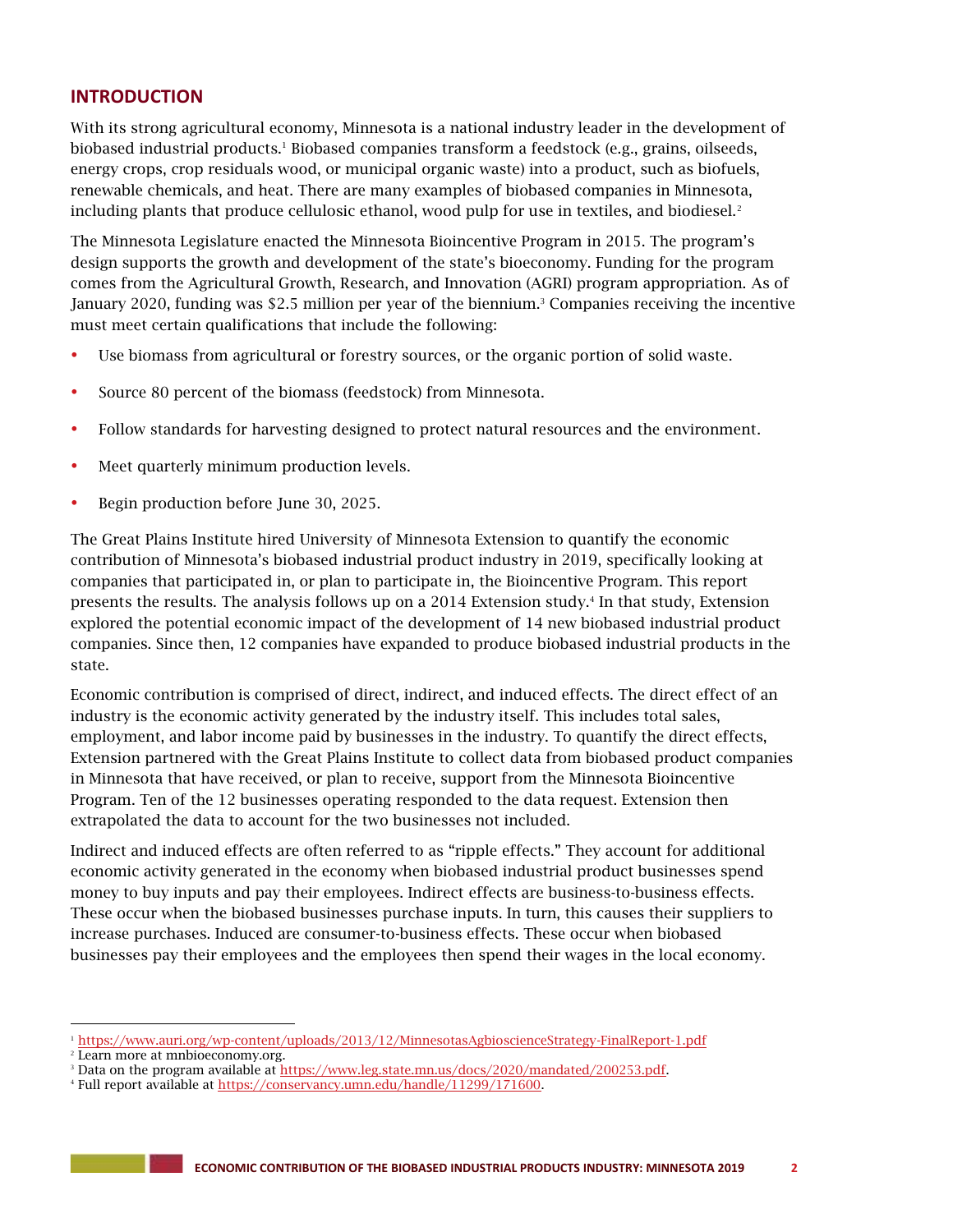Extension used the input-output model IMPLAN<sup>5</sup> to calculate the indirect and induced effects of the biobased product industry. Input-output models capture the flow of goods and services within an economy. Using this pattern, the model can show how a change in one part of the economy affects other parts of the economy. Extension used IMPLAN model 3.1 with Type SAM multipliers.

Since 2015, biobased industrial product companies have contributed to Minnesota's economy in two ways. First, eight of the responding companies began construction projects—either to build a new facility or to retrofit a current facility for biobased production. The economic impact of construction activities are shorter term and dissipate once construction ends. Second, the companies generate economic activity annually due to their operations. These impacts are longer term and will occur annually, as long as the plants operate at current levels. Thus, this report examines each effect separately.

# **ECONOMIC CONTRIBUTION OF CONSTRUCTION**

# **Direct Effect**

Minnesota's biobased industrial product companies directly spent \$690.5 million on construction projects to retrofit or expand their facilities. These projects employed an estimated 5,055 people and paid \$354.5 million in labor income (Table 1). Employment and labor income are estimates from the model based on \$690.5 million in spending.

Eight of the 10 biobased industrial products companies that responded to the survey reported they began a construction project to retrofit or expand their operation. Their responses included total costs, as well as a breakout of costs for land acquisition, site development, equipment, and general construction.

The responding companies also provided an estimate of the percent of equipment purchased from Minnesota-based companies. This is important, as only transactions with Minnesota companies are counted as direct impacts. In highly specialized industries, such as biobased industrial products, a small number of businesses manufacture the equipment required to operate. If the equipment is manufactured outside Minnesota, then ripple effects are not generated.

Extension used the survey responses to calculate the direct effect of \$690.5 million.

# **Total Contribution**

Minnesota's biobased industrial companies generated an estimated \$1.2 billion of total economic activity resulting from construction, including indirect and induced impacts. This includes \$540.6 million in labor income. They also supported employment for 8,325 workers in the state.

j

<sup>5</sup> www.implan.com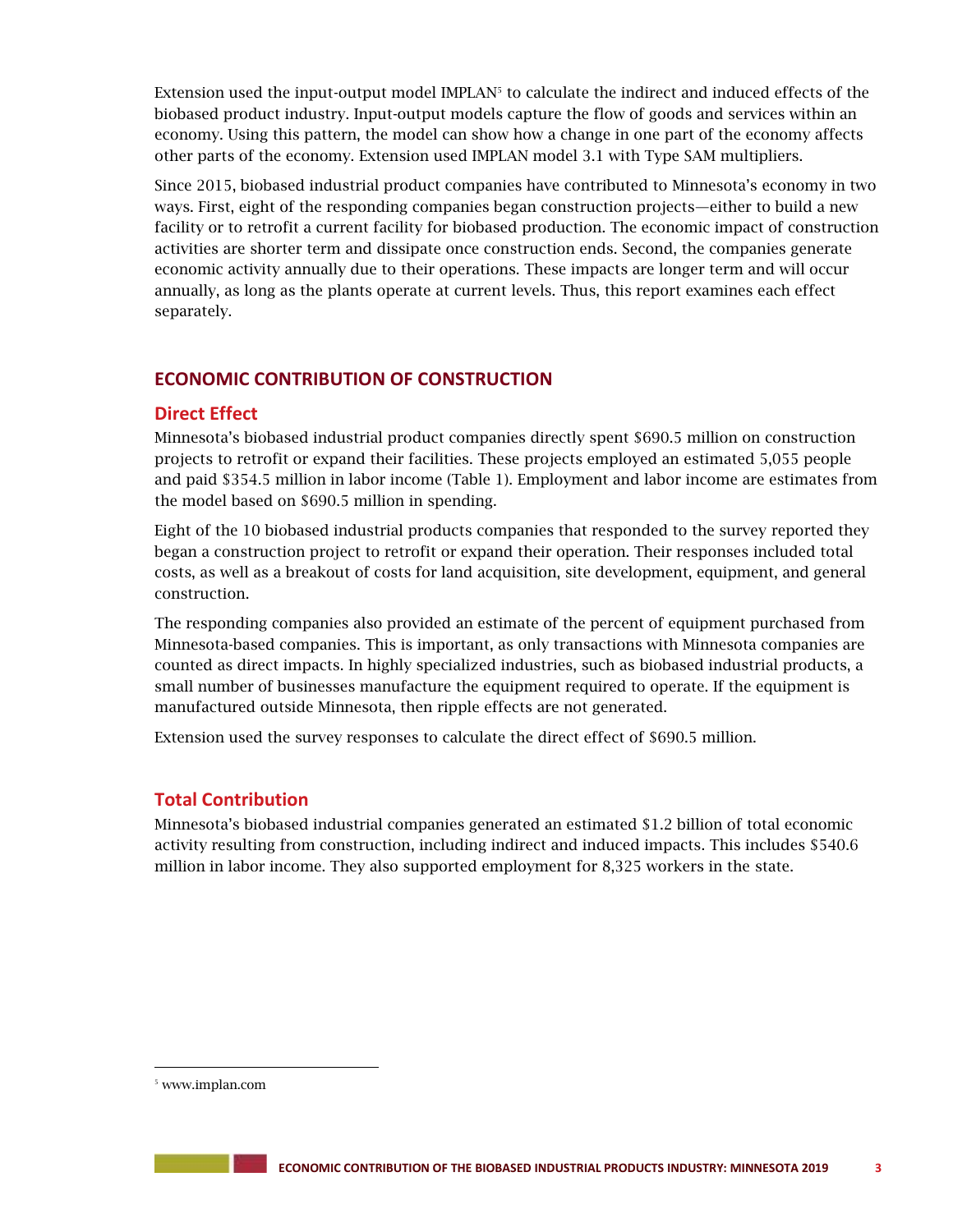| <b>Impact Type</b> |                                              | <b>Employment</b> | Labor Income<br>(millions) | Output<br>(millions) |
|--------------------|----------------------------------------------|-------------------|----------------------------|----------------------|
| Direct             | At the 12 biobased facilities                | 5,055             | \$354.5                    | \$690.5              |
| Indirect           | Supply chain related to inputs               | 700               | \$52.9                     | \$153.0              |
| Induced            | Supply chain related to employee<br>spending | 2,570             | \$133.2                    | \$385.1              |
| <b>Total</b>       |                                              | 8,325             | \$540.6                    | \$1,228.6            |

### **Table 1: Economic Impact of the Construction of 12 Biobased Industrial Product Facilities in Minnesota**

**Estimates by University of Minnesota Extension Center for Community Vitality based on IMPLAN model**

The table above shows cumulative effects across the time period since projects occurred during different years.

## **Top Industries Affected**

According to the model, wholesale trade, owner-occupied dwellings (housing), and real estate are the top industries affected by the construction activities of biobased industrial product companies (Chart 1).

## **Chart 1: Top Industries Affected, Construction of 12 Bio-based Industrial Product Facilities in Minnesota**



Indirect effects are higher in wholesale trade, petroleum refineries, and truck transportation. These are important inputs into the construction process. Wholesale trade transactions are business-tobusiness sales (no retail presence). Construction companies purchase many of their supplies in bulk from wholesale trade companies.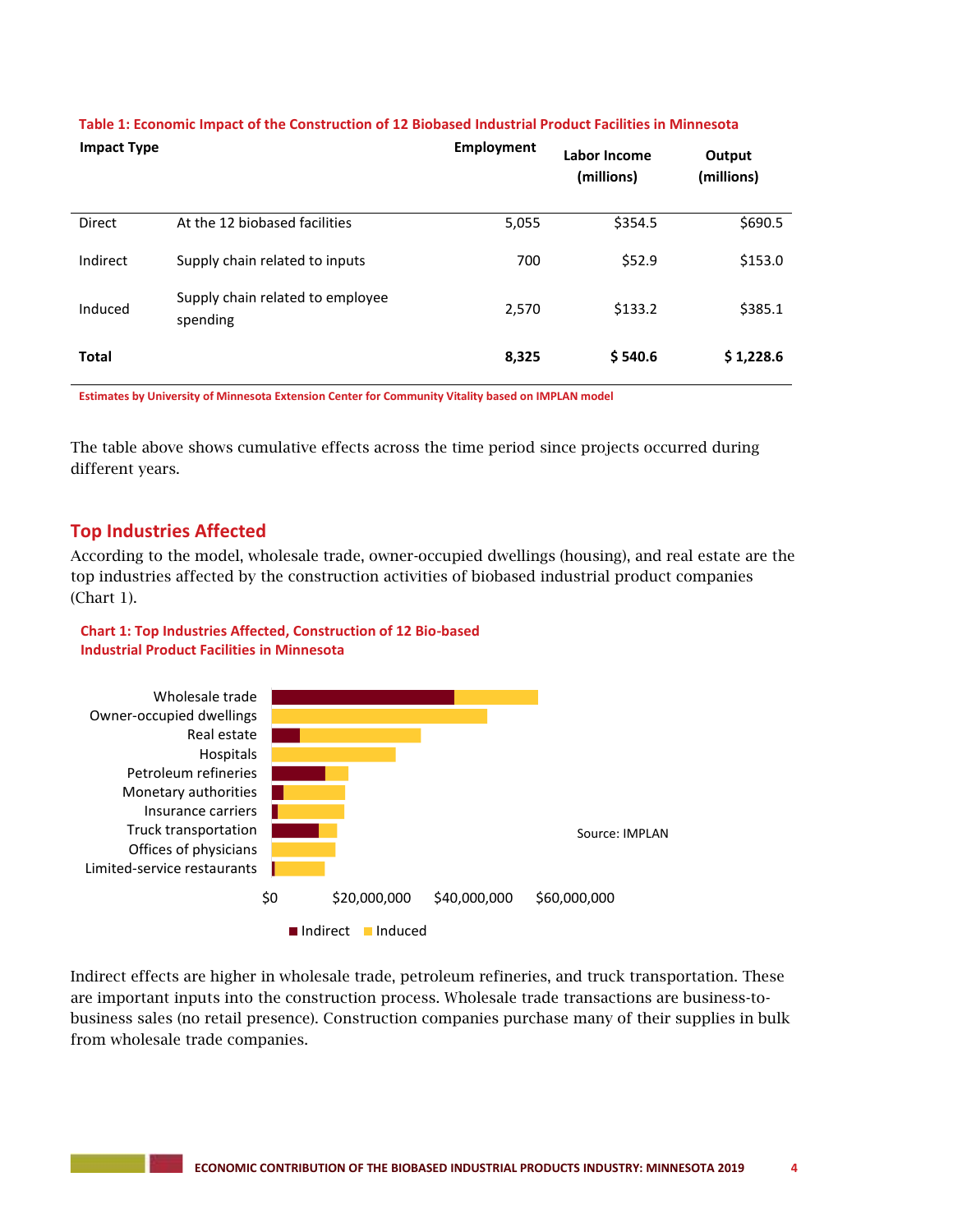Induced effects are higher in owner-occupied dwellings, hospitals, and real estate. Owner-occupied dwellings include mortgage payments. A major portion of any household's expenditures is housing, so it is not surprising the spending of construction workers generates impacts in housing.

# **Tax Impacts**

Construction projects also generate tax payments in the economy. Minnesota's biobased industrial product companies generated an estimated \$46.5 million in tax collections through construction (Table 2). This includes \$13.3 million in sales taxes, \$10.9 million in property taxes, and \$16.1 million in income taxes. These taxes were collected during the construction period (which, in this analysis, is 2015 to 2019) and are not annual.

#### **Table 2: Tax Impact of the Construction of 12 Biobased Industrial Product Facilities in Minnesota**

|                 | Value      |  |
|-----------------|------------|--|
| <b>Tax Type</b> | (millions) |  |
| Sales tax       | \$13.3     |  |
| Property tax    | \$10.9     |  |
| Income tax      | \$16.1     |  |
| Other           | \$6.2      |  |
| <b>Total</b>    | \$46.5     |  |

**Estimates by University of Minnesota Extension Center for Community Vitality based on IMPLAN model**

# **ANNUAL ECONOMIC CONTRIBUTION OF OPERATIONS**

# **Direct Effect**

All 10 of the responding companies provided details about their operational expenditures for 2019. Data collected included total expenditures, number of employees, feedstock expenditures, and other expenditures by major category (utilities, royalties, etc.)

Biobased industrial product manufacturing is an innovative industry that continues to adapt to new technologies and production approaches. Thus, to analyze the industry within the IMPLAN model, Extension used analysis by parts (see Appendix for details). In other words, Extension separated the analysis into feedstock expenditures, operational expenditures, and labor expenditures.

## **Feedstock**

The biobased industrial products companies in this analysis utilized corn grain, corn kernel fiber, or wood as their primary feedstock. In the survey, the companies provided their total feedstock purchases, their feedstock purchases directly attributable to their biobased products line, and the percent of their feedstock sourced in Minnesota (Table 3). Companies must source a minimum of 80 percent of feedstock from the state to qualify for the state incentive. Survey results indicate the companies sourced approximately 80 percent of wood feedstock and nearly 100 percent of corn feedstock in Minnesota.

Minnesota biobased industrial products companies reported spending \$229.4 million for corn in 2019. While this is a significant expenditure, Extension did not include corn purchases in the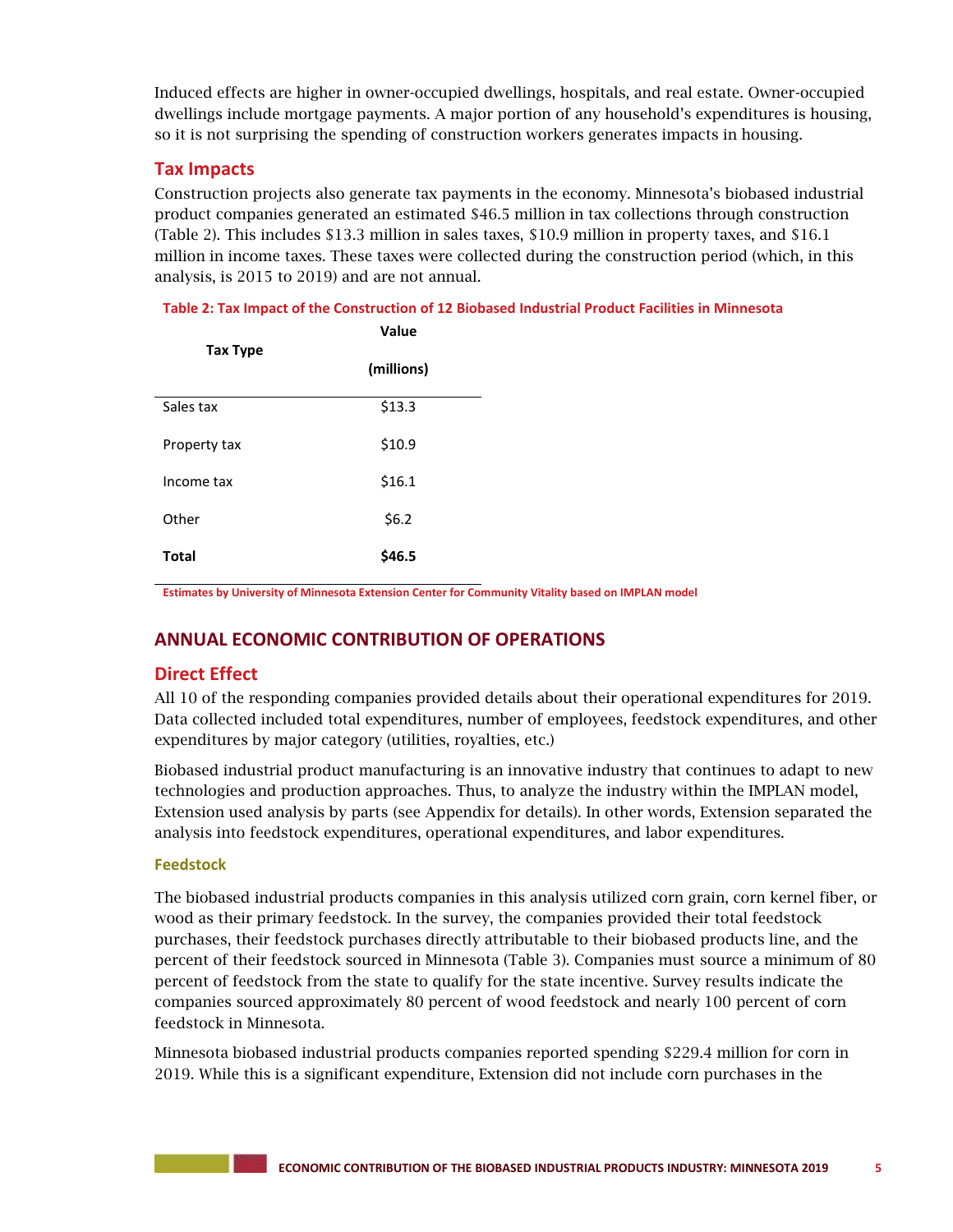modeling. Most of Minnesota's tillable land is already planted with crops. The companies making purchases do not generate additional corn production. Therefore, there are no new economic impacts from corn production.

While Extension did not model new corn production, it is important to note that, although not modeled here, the development of new uses for corn can potentially play a role in stabilizing and increasing its commodity price.<sup>6</sup> A higher price received by farmers will, in turn, generate additional economic activity.

Companies using wood as a feedstock reported spending \$66.6 million within the state of Minnesota. The purchase of wood was modeled as an increase in logging activity.

**Table 3: Estimated Direct Impact of Annual Feedstock Purchases by 12 Biobased Industrial Product Facilities in Minnesota, 2019**

| <b>Feedstock Type</b> | <b>Total Feedstock</b><br><b>Purchases (Millions)</b> | <b>Included in Analysis?</b>        |
|-----------------------|-------------------------------------------------------|-------------------------------------|
| Corn                  | \$229.4                                               | No, no impact on corn<br>production |
| Wood                  | \$66.6                                                | Yes, as an increase in<br>logging   |
| Total                 | \$296.0                                               |                                     |

**Estimates by University of Minnesota Extension Center for Community Vitality based on survey results**

#### **Operational and labor expenditures**

Feedstock purchases are the largest expenditure by biobased industrial products companies. However, the companies also spend money to operate. Expenses include utilities, maintenance and repairs, and supplies. In addition, companies pay their workers.

In 2019, Minnesota's biobased industrial products companies spent \$67.5 million on operational expenditures (see above feedstock costs). They also spent \$75.3 million on labor (Table 4).

Extension estimated total employment at the companies based on survey results. In 2019, Minnesota's biobased industrial products companies employed 1,320 workers.

## **Table 4: Estimated Direct Impact of Annual Operational Expenditures by 12 Biobased Industrial Product Facilities in Minnesota, 2019**

|                                 | Total  |
|---------------------------------|--------|
| Operational expenses (millions) | \$67.5 |
| Labor expenses (millions)       | \$75.3 |
| Employment                      | 1,320  |

**Estimates by University of Minnesota Extension Center for Community Vitality based on survey results**

l <sup>6</sup> [https://www.everycrsreport.com/files/20060106\\_RL33204\\_79fa0fd63b92e9621e2bb9bfab44473bda614ced.pdf](https://www.everycrsreport.com/files/20060106_RL33204_79fa0fd63b92e9621e2bb9bfab44473bda614ced.pdf)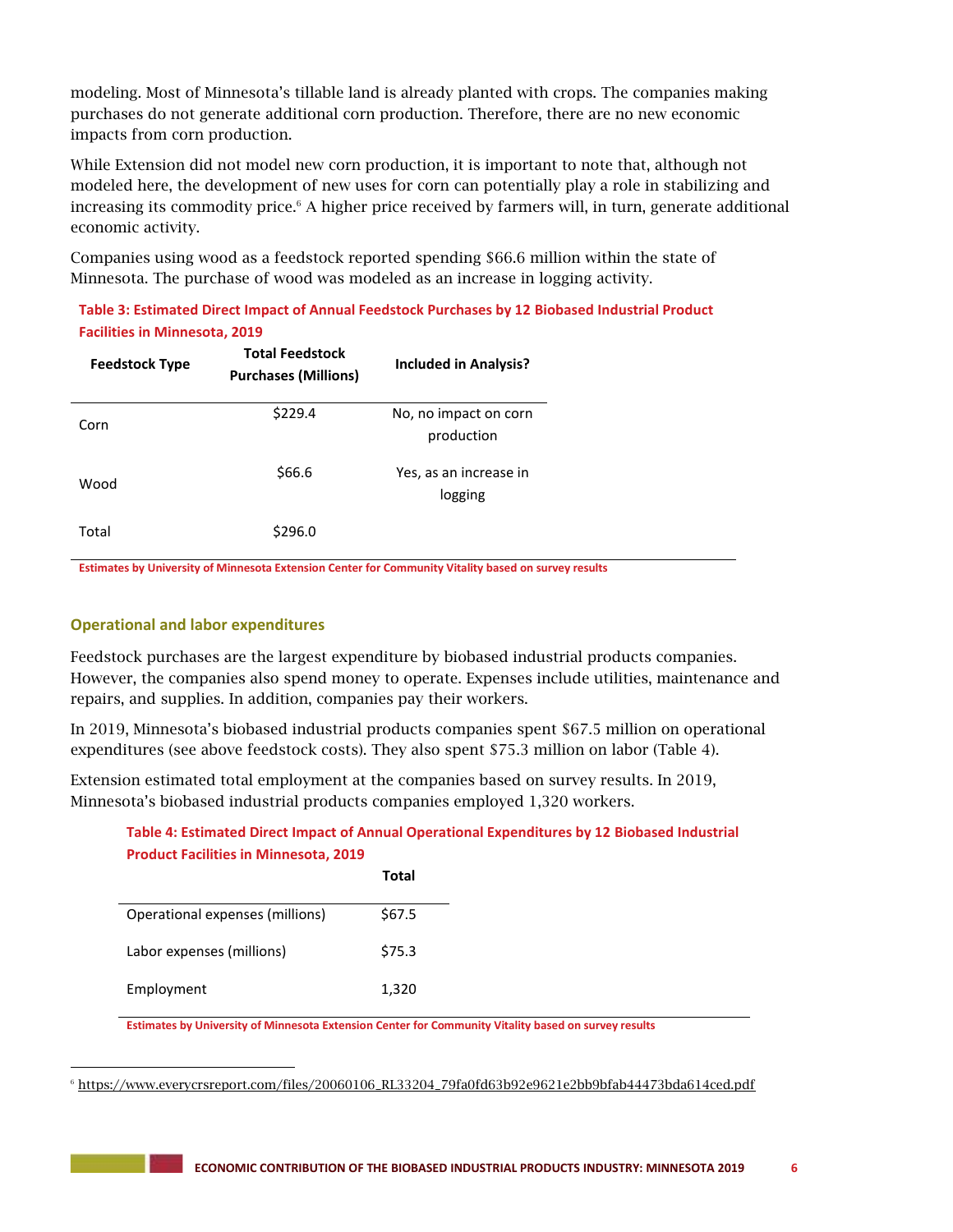#### **Total expenditures**

In total, Minnesota's biobased industrial product companies spent \$438.8 million to operate in 2019 (Table 5).<sup>7</sup> This includes \$75.3 million in labor income. The companies directly employed 1,320 workers.

## **Total Contribution**

Minnesota's biobased industrial product companies generated an estimated \$610.7 million of economic activity resulting from their operations, including \$127.0 million in labor income. They also supported employment for 2,415 workers in the state. These impacts are annual, as long as the companies operate at current levels.

**Table 5: Economic Contribution of the Operations of 12 Biobased Industrial Product Facilities in Minnesota**

| Impact<br><b>Type</b> |                                              | Employment | Labor Income<br>(millions) | Output<br>(millions) |
|-----------------------|----------------------------------------------|------------|----------------------------|----------------------|
| Direct                | At the 12 biobased facilities                | 1,320      | \$75.3                     | \$438.8              |
| Indirect              | Supply chain related to inputs               | 620        | \$27.1                     | \$100.6              |
| Induced               | Supply chain related to employee<br>spending | 475        | \$24.6                     | \$71.3               |
| <b>Total</b>          |                                              | 2,415      | \$127.0                    | \$610.7              |

**Estimates by University of Minnesota Extension Center for Community Vitality based on the IMPLAN model**

# **Top Industries Affected**

-

--

Top industries affected by the operations of the biobased industrial product companies include wholesale trade, owner-occupied dwellings (housing), and real estate (Chart 2).

<sup>7</sup> Spending is for the companies' biobased industrial product operations. Several companies produce other products. Spending for those other products are not included in this analysis. Total expenditures include spending for corn. However, since Minnesota is already at or near full corn production, the analysis did not include additional corn production.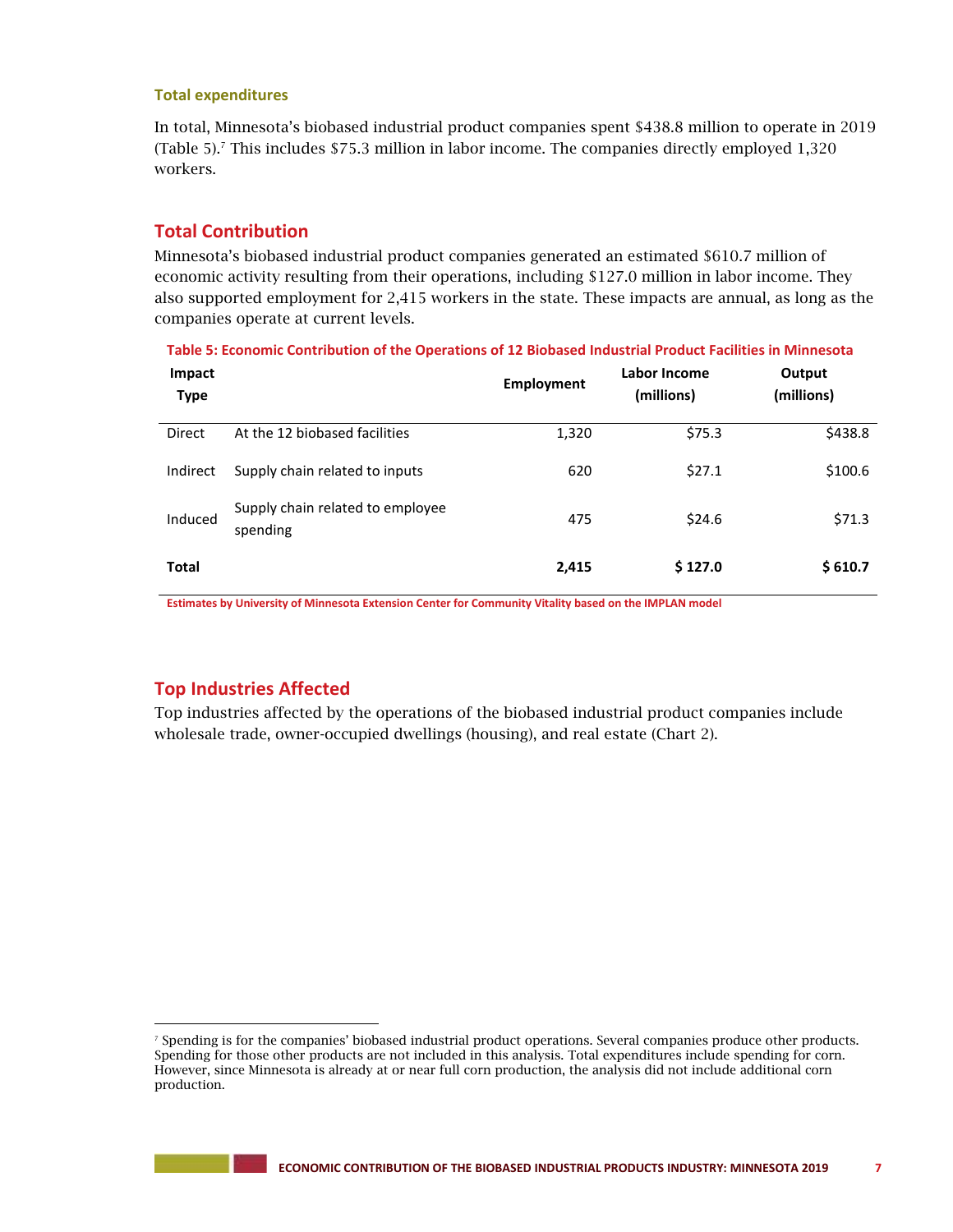#### **Chart 2: Top Industries Affected, Operations of 12 Biobased Industrial Product Facilities in Minnesota**



## **Tax Impacts**

In 2019, biobased industrial product companies generated an estimated \$13.3 million in tax collections (Table 6). This includes \$5.0 million in sales taxes, \$4.0 million in property taxes, and \$2.6 million in income taxes. These are annual impacts and will continue as long as the businesses operate at these levels.

#### **Table 6: Tax Contribution of the Operations of 12 Biobased Industrial Product Facilities in Minnesota**

|                 | Value     |
|-----------------|-----------|
| <b>Tax Type</b> | (millions |
| Sales tax       | \$5.0     |
| Property tax    | \$4.0     |
| Income tax      | \$2.6     |
| Other           | \$1.7     |
| <b>Total</b>    | \$13.3    |

**Estimates by University of Minnesota Extension Center for Community Vitality based on IMPLAN model**

## **THE BIOINCENTIVE PROGRAM**

During the 2015 legislative session, the Minnesota Legislature enacted the Minnesota Bioincentive Program. The program provides a production incentive for companies producing renewable chemicals, advanced biofuels, and biomass thermal energy.

Biobased industrial products companies can receive a production incentive if they meet the conditions listed at the beginning of this report.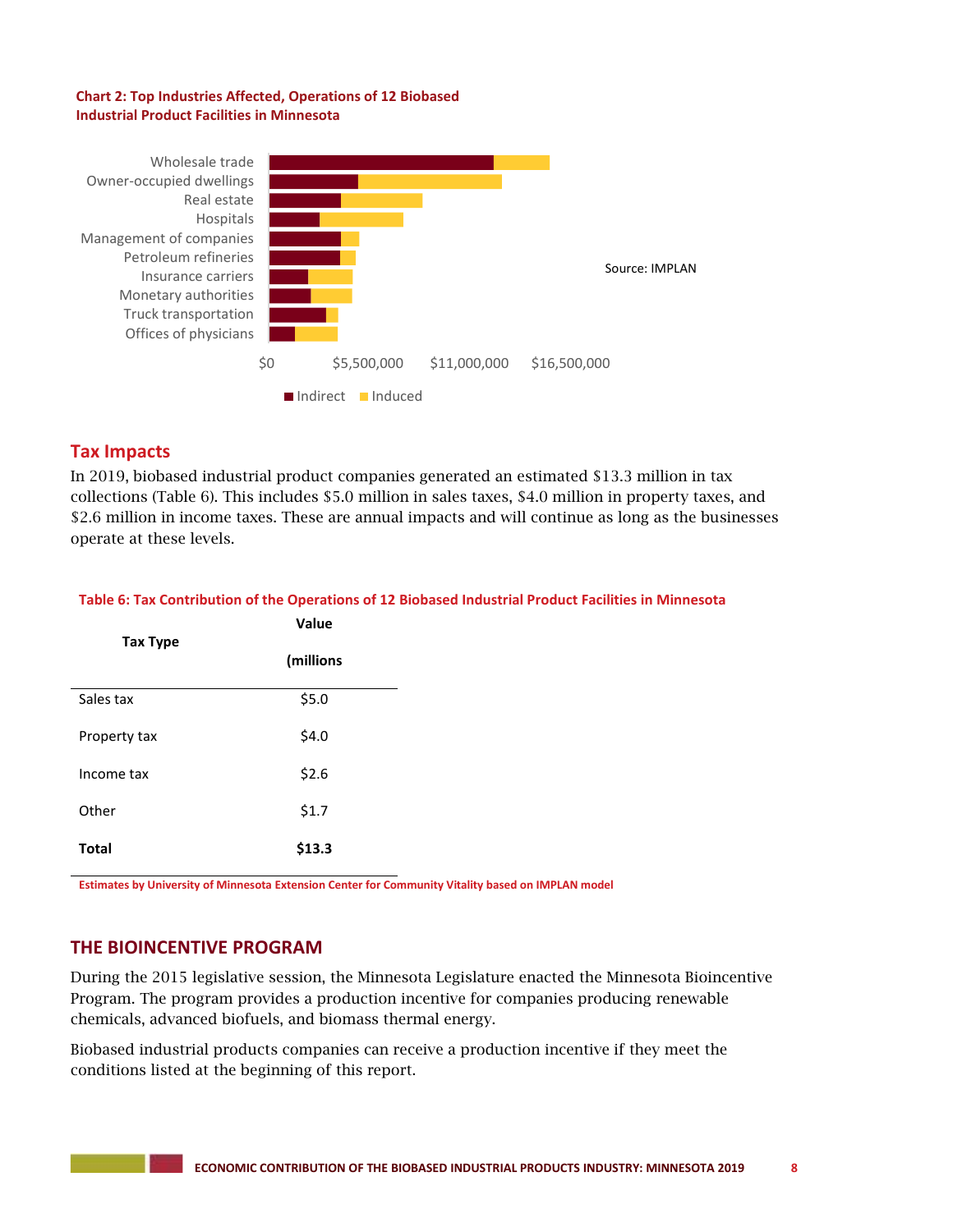Companies only receive the incentive after beginning to produce a biobased product. There are no upfront payments or payments for production that does not occur. Incentives are awarded using a formula defined in the state statute (MINN. STAT. 41A.12).

Appropriations for the Minnesota Bioincentive Program have increased with time. During the first years of the program, the legislature appropriated \$500,000 per year for the program. By 2020, total appropriations increased to \$2.5 million per year (Table 7). In 2019, Minnesota biobased industrial products companies filed claims for slightly more than the \$1.5 million available. As of first quarter 2020, companies had already filed for \$1.8 million. Industry experts anticipate claims will exceed \$2.5 million in 2020.<sup>8</sup>

| <b>Table 7: Minnesota Bioincentive Program Appropriations</b> |                 |  |  |  |
|---------------------------------------------------------------|-----------------|--|--|--|
| <b>Biennium</b>                                               | <b>Per Year</b> |  |  |  |
| (two years)                                                   |                 |  |  |  |
| 2016-2017                                                     | \$500,000       |  |  |  |
| 2018-2019                                                     | \$1,500,000     |  |  |  |
| 2020-2021                                                     | \$2,500,000     |  |  |  |
|                                                               |                 |  |  |  |

**Source: AGRI Bioincentive Program report**

j

In 2019, companies claiming the Minnesota Bioincentive received \$1.5 million in incentives. Their operations generated \$610.7 million in economic activity in the state. Thus, for every dollar invested in incentives, \$407.10 is generated in the economy (Table 8). Biobased industrial product companies also generated taxes with their operations. In 2019, operations created an estimated \$13.3 million of tax collections. Thus, every dollar of incentive paid leads to approximately \$8.90 in tax collections.

**Table 8: Minnesota Bioincentive Program Appropriation and Economic Contribution**

| Year | <b>Appropriations</b> | <b>Economic</b><br>Contribution | <b>Contribution per Dollar</b><br>of Appropriations | Taxes<br>Generated | <b>Taxes per Dollar</b><br>of Appropriations |
|------|-----------------------|---------------------------------|-----------------------------------------------------|--------------------|----------------------------------------------|
| 2019 | \$1,500,000           | \$610,700,000                   | \$407.10                                            | \$13,300,0000      | \$8.90                                       |

**Sources: AGRI Bioincentive Program report and University of Minnesota Extension estimates**

## **COMPARISON OF RESULTS TO 2014 ANALYSIS**

In 2014, Extension studied the potential economic impact of an expanded biobased industrial products industry in Minnesota. Based on input from industry experts, the report considered the impact of 14 potential plants. For its 2014 analysis, Extension surveyed seven potential companies about their planned expenditures. The surveyed companies were identified based on their known plans to expand into biobased products. Data for the seven companies was then extrapolated to represent 14 facilities.

In 2014, Extension estimated the construction of 14 biobased industrial products plants would generate \$1,531.4 million in economic activity in Minnesota (Table 9). The 2019 analysis shows the

<sup>&</sup>lt;sup>8</sup> More information is available at <https://www.leg.state.mn.us/docs/2020/mandated/200253.pdf>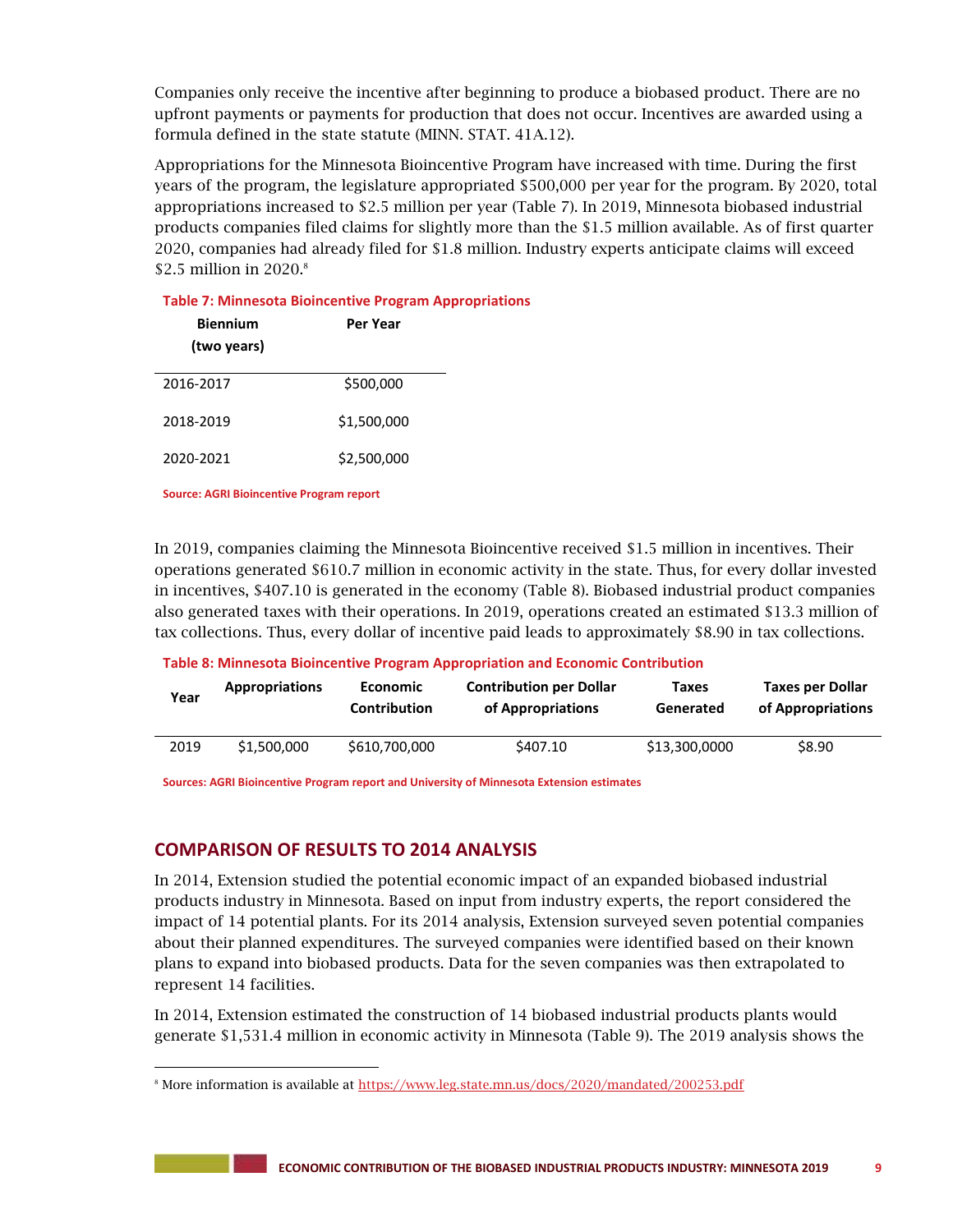12 companies that began production in the state generated \$1,228.6 million in economic activity from construction. Based on 2019 actual data, had 14 facilities started production as predicted, the economic activity generated would have been \$1,433.4 million.

|                   | 2014 Estimate<br>(14 facilities) | 2019 Actual<br>(12 facilities) | 2019<br><b>Extrapolated</b><br>(14 facilities) |
|-------------------|----------------------------------|--------------------------------|------------------------------------------------|
| Output (millions) | \$1,531.4                        | \$1,228.6                      | \$1,433.4                                      |
| Employment        | 8,690                            | 8,325                          | 9,710                                          |

**Table 9: Total Economic Contribution, 2014 Estimates Compared to 2019 Actuals, Construction Contribution**

**Estimates by University of Minnesota Extension Center for Community Vitality**

Extension's 2014 analysis predicted the 14 plants would generate \$837.6 million in economic activity (Table 10). The 2019 analysis showed the 12 facilities actually operating generated \$610.7 million of activity. Had 14 facilities begun production as predicted, the 2019 activity generated would have been \$712.4 million.

**Table 10: Total Economic Contribution, 2014 Estimates Compared to 2019 Actuals, Operations Contribution**

|                   | 2014 Estimate<br>(14 facilities) | 2019 Actual<br>(12 facilities) | 2019<br><b>Extrapolated</b><br>(14 facilities) |
|-------------------|----------------------------------|--------------------------------|------------------------------------------------|
| Output (millions) | \$837.6                          | \$610.7                        | \$712.4                                        |
| Employment        | 3,190                            | 2,415                          | 2,817                                          |

**Estimates by University of Minnesota Extension Center for Community Vitality**

The comparison shows estimates from 2014 were fairly close to the actual economic activity generated. There are two primary reasons the operational contribution was slightly lower than anticipated: 1) the companies reported lower general operating expenses than predicted and 2) the companies used a slightly different mix of corn versus wood as feedstock.

# **BIOBASED PRODUCTS IN THE CONTEXT OF MINNESOTA'S ECONOMY**

In 2017, Minnesota businesses and enterprises created \$658 billion of output. Industries producing the highest levels of output, according to the IMPLAN model, included professional and business services, manufacturing, and trade (Chart 3).

Agriculture and forestry-related manufacturing is an important driver of Minnesota's manufacturing economy, accounting for 29 percent of all manufacturing output in the state. The biobased industrial products industry is a component of agricultural and forestry-related manufacturing.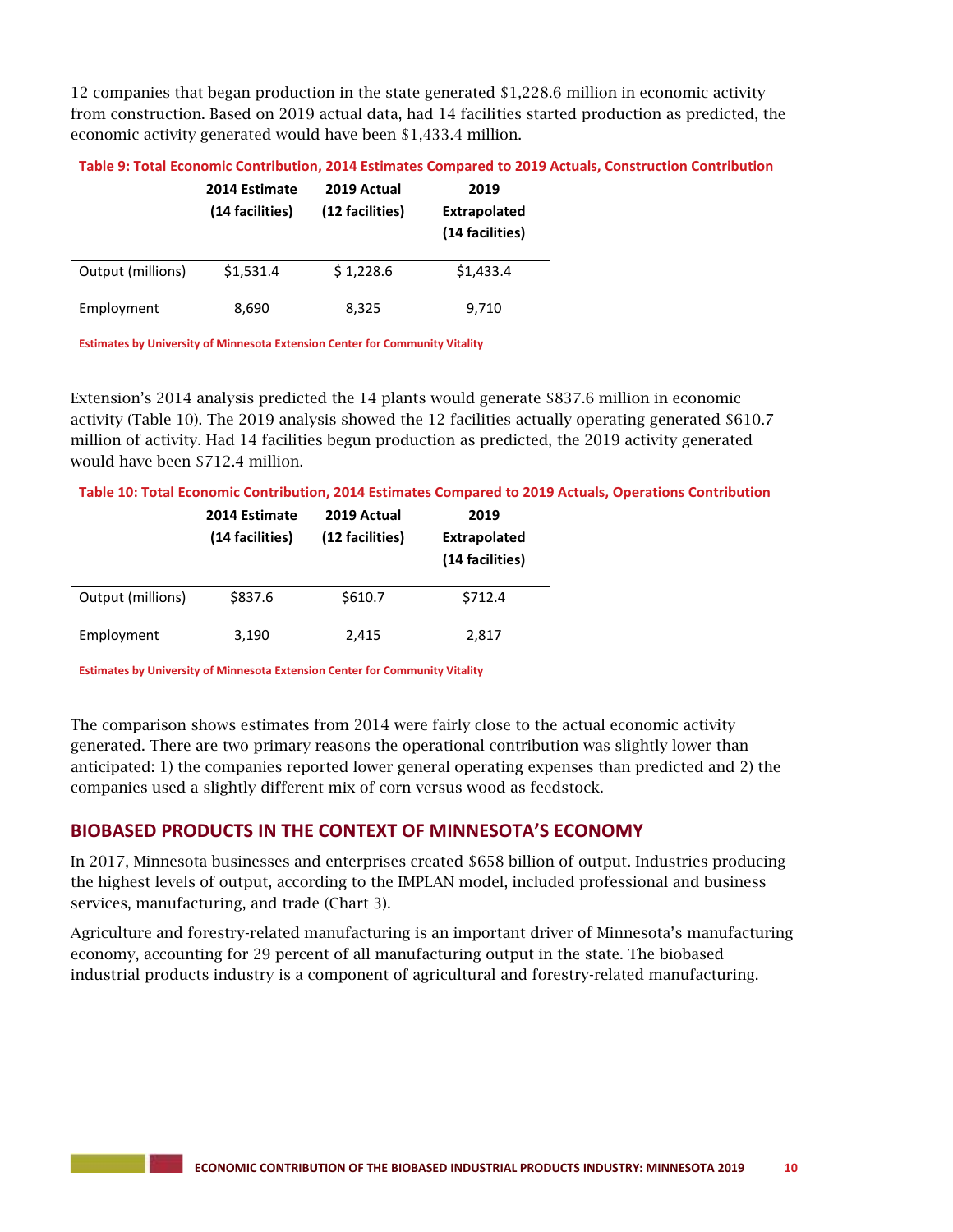



In 2017, businesses and enterprises employed 3.8 million workers. Major industry employers included professional and business services, health and social services, and trade (Chart 4). In the model, one job is one job, regardless if it is full-time, part-time, or seasonal. Thus, industries like trade—that often have a high number of part-time employees—correspondingly also have a higher number of jobs compared to other industries, such as manufacturing.





Biobased industrial products drive employment in two of Minnesota's key industries—agriculture and manufacturing. Location quotients measure the concentration of jobs in an industry. A location quotient of one means an industry has roughly the same concentration in the region as the nation. A location quotient of more than one indicates a higher concentration or a specialization in an industry. Minnesota's highest location quotients are in management of companies (1.89), agriculture, forestry, fishing, and hunting (1.34), and manufacturing (1.31). Thus, in many ways, the biobased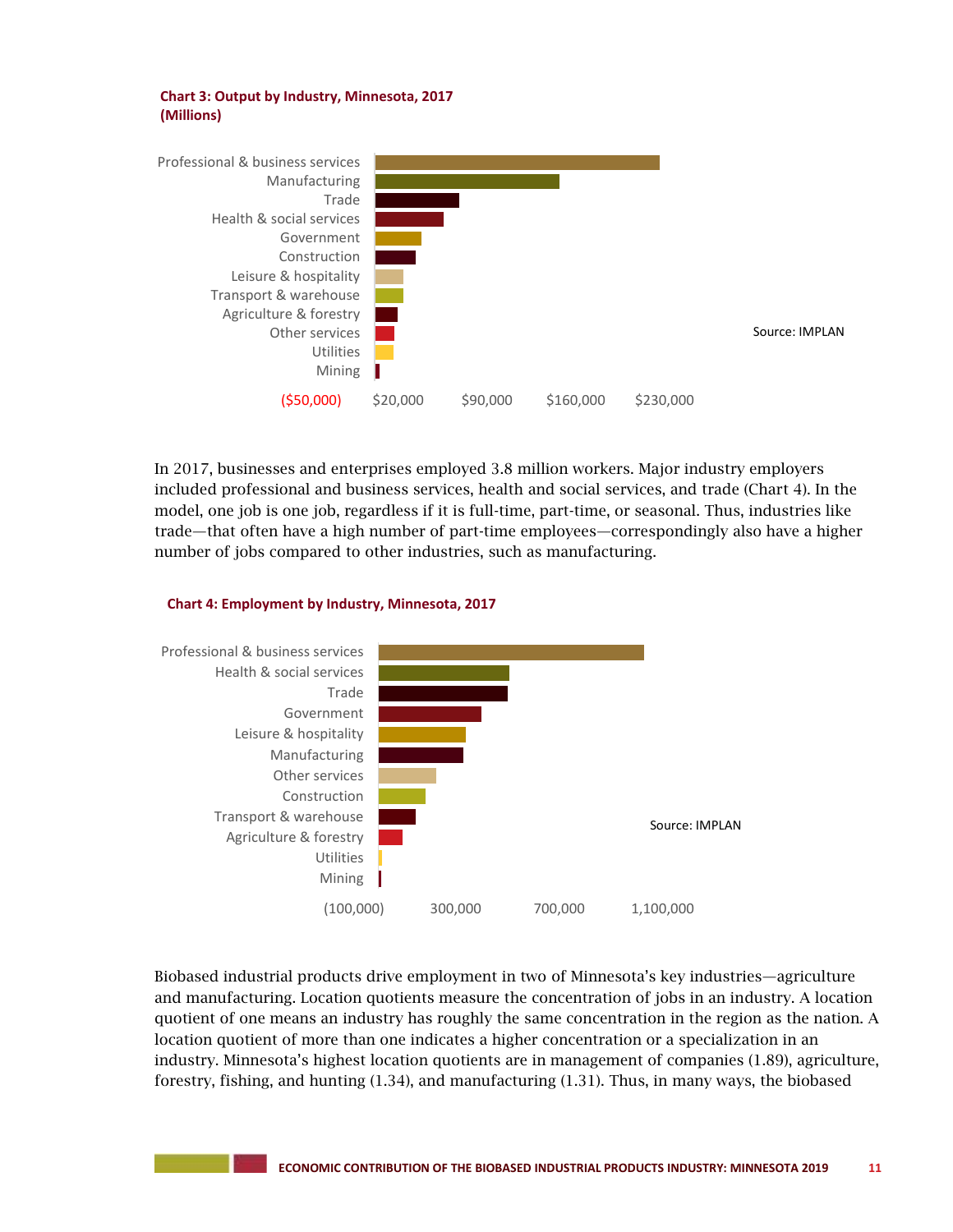industrial products industry is feeding into Minnesota's current economic strengths and developing new products to grow both industries.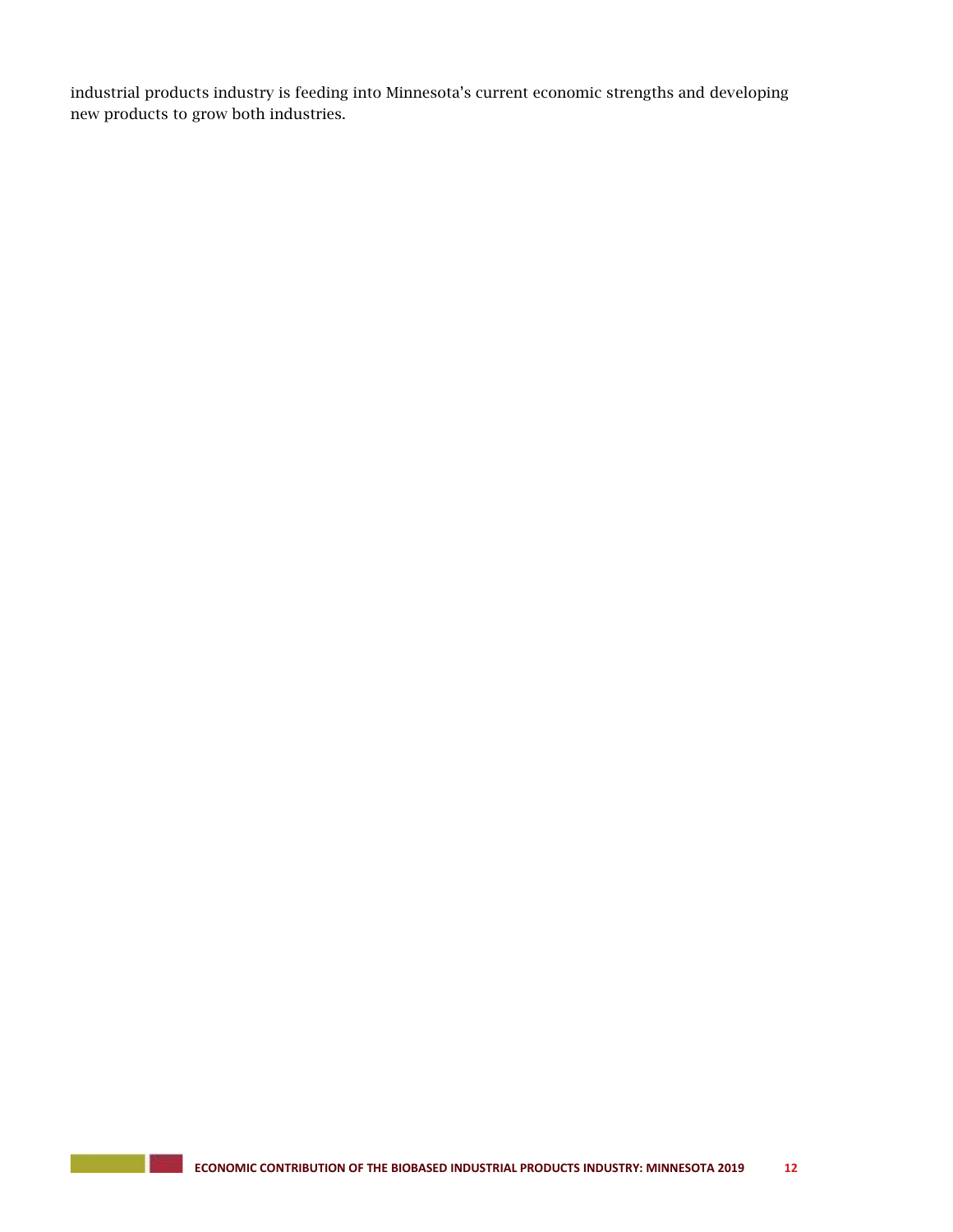# **APPENDIX: METHODS AND TERMS**

Special models, called input-output models, exist to conduct economic contribution analysis. There are several input-output models available. IMPLAN (IMpact Analysis for PLANning) is one such model. Many economists use IMPLAN for economic contribution analysis because it can measure output and employment impacts, is available on a county-by-county basis, and is flexible for the user. IMPLAN has some limitations and qualifications, but it is one of the best tools available to economists for input-output modeling. Understanding the IMPLAN tool, its capabilities, and its limitations helps ensure the best results from the model.

One of the most critical aspects of understanding economic contribution analysis is the distinction between the local and non-local economy. The local economy is identified as part of the modelbuilding process. Either the group requesting the study or the analyst defines the local area. Typically, the study area (the local economy) is a county or a group of counties that share economic linkages. In this study, the study area is the entire state of Minnesota.

A few definitions are essential to properly read the results of an IMPLAN analysis. These terms and their definitions are provided below.

#### **Output**

Output is the quantity of goods or services produced in a given time period by a firm, industry, or county, whether consumed or used for further production. The concept of national output is essential in the field of macroeconomics.

Output represents the value of industry production. In IMPLAN, these are annual production estimates for the year of the data set and are listed in producer prices. Output is measured in dollars and is equivalent to total sales.

#### **Employment**

Employment includes full- and part-time workers, as well as seasonal workers. Employment is measured in annual average jobs, not full-time equivalents (FTEs). IMPLAN includes total wage and salaried employees, as well as the self-employed, in employment estimates. Because employment is measured in jobs and not in dollar values, it tends to be a very stable metric.

#### **Labor Income**

Labor income includes all forms of employment income, including employee compensation (wages, salaries, and benefits) and proprietor income. Labor income measures the value added to the product by the labor component.

#### **Direct Impact**

Direct impact is equivalent to the initial activity in the economy. In this study, it is the expenditures of the biobased industrial products companies.

#### **Indirect Impact**

The indirect impact is the summation of changes in the local economy that occur due to spending for inputs (goods and services) by the industry or industries directly impacted. For instance, if